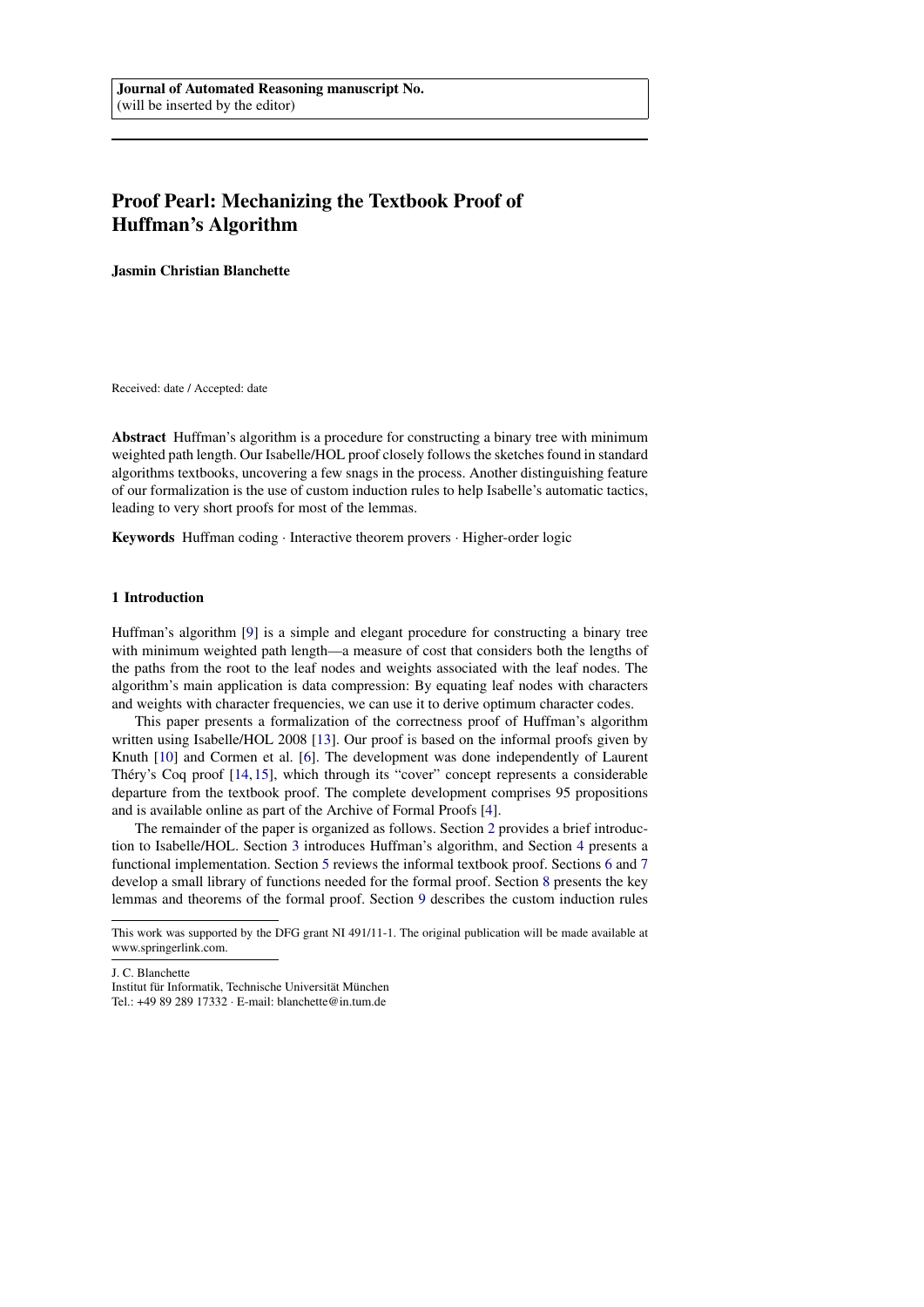developed specifically for this proof. Section [10](#page-13-0) compares our work with Théry's Coq proof. Finally, Section [11](#page-14-0) concludes the paper.

# <span id="page-1-0"></span>2 Isabelle/HOL

Isabelle is a generic theorem prover whose built-in metalogic is an intuitionistic fragment of higher-order logic [\[7,](#page-15-7)[13\]](#page-15-1). Isabelle's HOL object logic provides a more elaborate version of higher-order logic, complete with the familiar connectives and quantifiers.

The term language consists of simply typed  $\lambda$ -terms written in an ML-like syntax [\[12\]](#page-15-8). Function application expects no parentheses around the argument list and no commas between the arguments, as in *f x y*. Syntactic sugar provides an infix syntax for common operators, such as  $x = y$  and  $x + y$ . Variables may range over functions and predicates.

The type of lists over  $\alpha$  consists of the empty list  $\Box$  and the infix constructor  $x \cdot xs$ , where *x* has type  $\alpha$  and *xs* is a list over  $\alpha$ . Sets are written using traditional notation.

## <span id="page-1-1"></span>3 Huffman's Algorithm

Suppose we want to encode strings over a finite source alphabet as sequences of bits. Fixedlength codes like ASCII are simple and fast, but they generally waste space. If we know the frequency *w<sup>a</sup>* of each source symbol *a*, we can save space by using shorter code words for the most frequent symbols. We say that a (variable-length) code is *optimum* if it minimizes the sum  $\sum_a w_a \delta_a$ , where  $\delta_a$  is the length of the binary code word for *a*.

As an example, consider the source string 'abacabad'. Encoding 'abacabad' with the code  $C_1 = \{a \mapsto 0, b \mapsto 10, c \mapsto 110, d \mapsto 111\}$  gives the 14-bit code word 01001100100111. The code  $C_1$  is optimum: No code that unambiguously encodes source symbols one at a time could do better than  $C_1$  on the input 'abacabad'. With a fixed-length code such as  $C_2 = \{a \mapsto 00, b \mapsto 01, c \mapsto 10, d \mapsto 11\}$  we need at least 16 bits to encode the same string.

Binary codes can be represented by binary trees. For example, the trees



correspond to  $C_1$  and  $C_2$ . The code word for a given symbol can be obtained as follows: Start at the root and descend toward the leaf node associated with the symbol one node at a time; generate a 0 whenever the left child of the current node is chosen and a 1 whenever the right child is chosen. The generated sequence of 0s and 1s is the code word.

To avoid ambiguities, we require that only leaf nodes are labeled with symbols. This ensures that no code word is a prefix of another. It is sufficient to consider only full binary trees (trees whose inner nodes all have two children), because any node with only one child can advantageously be eliminated by removing it and letting the child take its parent's place.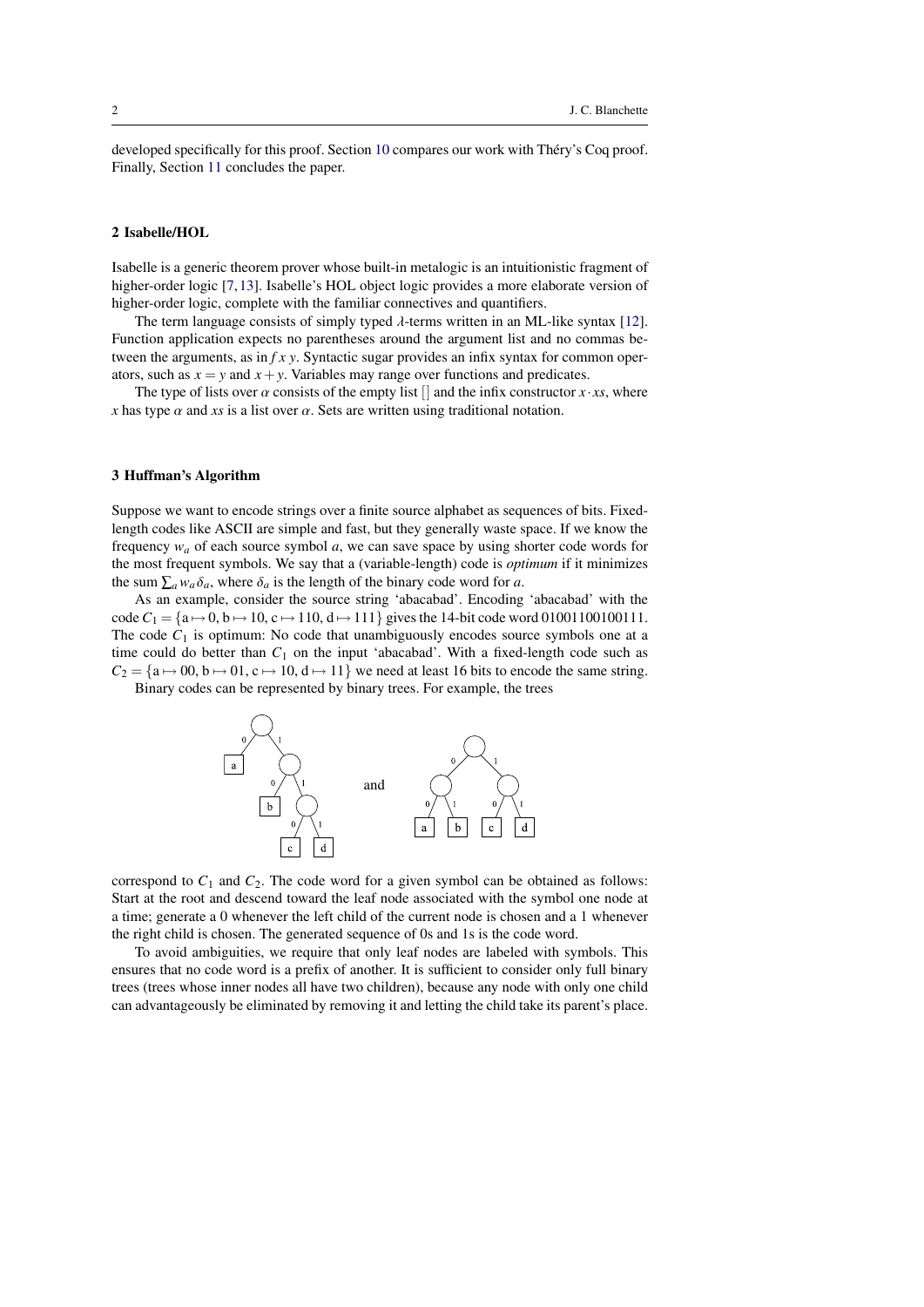Each node in a code tree is assigned a *weight*. For a leaf node, the weight is the frequency of its symbol; for an inner node, it is the sum of the weights of its subtrees. In diagrams, the nodes are often annotated with their weights.

David Huffman [\[9\]](#page-15-0) discovered a simple algorithm for constructing an optimum code tree for specified symbol frequencies: Create a forest consisting of only leaf nodes, one for each symbol in the alphabet, taking the given symbol frequencies as initial weights for the nodes. Then pick the two trees



with the lowest weights and replace them with the tree



Repeat this process until only one tree is left.

As an illustration, executing the algorithm for the frequencies  $f_d = 3$ ,  $f_e = 11$ ,  $f_f = 5$ ,  $f_s = 7$ ,  $f_z = 2$  gives rise to the following sequence of states:



Tree (5) is optimum for the given frequencies.

#### <span id="page-2-0"></span>4 Functional Implementation of the Algorithm

The functional implementation of the algorithm [\[3,](#page-15-9) pp. 242–244] relies on an α *tree* datatype:

**datatype**  $\alpha$  *tree* = *Leaf nat*  $\alpha$  | *InnerNode nat*  $(\alpha$  *tree*)  $(\alpha$  *tree*).

Leaf nodes are of the form *Leaf w a*, where *a* is a symbol and *w* is the frequency associated with *a*, and inner nodes are of the form *InnerNode* w  $t_1$   $t_2$ , where  $t_1$  and  $t_2$  are the left and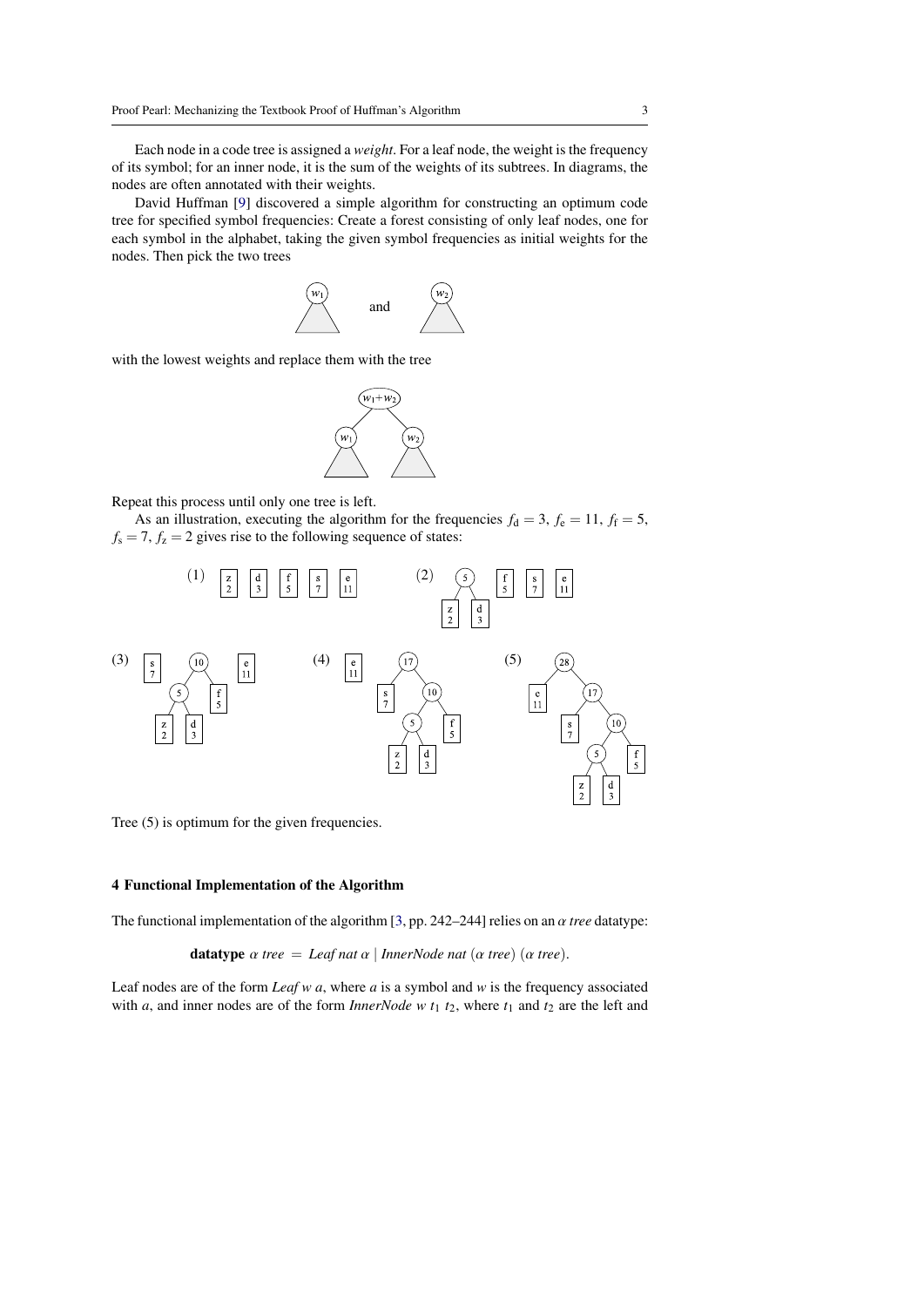right subtrees and *w* caches the sum of the weights of *t*<sup>1</sup> and *t*2. The *cachedWeight* function extracts the weight stored in a node:

*cachedWeight* (*Leaf w a*) = *w*; *cachedWeight* (*InnerNode w t*<sub>1</sub> *t*<sub>2</sub>) = *w*.

The implementation builds on two additional auxiliary functions. The first one, *unite-Trees*, combines two trees by adding an inner node above them:

*uniteTrees t*<sub>1</sub> *t*<sub>2</sub> = *InnerNode* (*cachedWeight t*<sub>1</sub> + *cachedWeight t*<sub>2</sub>) *t*<sub>1</sub> *t*<sub>2</sub>.

The second function, *insortTree*, inserts a tree into a forest sorted by cached weight, preserving the sort order:

*insortTree u*  $| \cdot | = |u|$ *insortTree u*  $(t \cdot ts) =$  (if *cachedWeight u*  $\leq$  *cachedWeight t* then  $u \cdot t \cdot ts$ else *<sup>t</sup>*·*insortTree u ts*).

The main function that implements Huffman's algorithm follows:

*huffman*  $[t] = t$ *huffman*  $(t_1 \cdot t_2 \cdot ts) = \text{huffman}$  (*insortTree* (*uniteTrees*  $t_1$   $t_2$ )  $ts$ ).

The function should initially be invoked with a list of leaf nodes sorted by weight. It repeatedly unites the first two trees of the forest it receives as argument until a single tree is left. The time complexity of the algorithm is quadratic in the size of the forest.

# <span id="page-3-0"></span>5 The Textbook Proof

Why does the algorithm work? In his article, Huffman gave some motivation but no real proof. For a proof sketch, we turn to Donald Knuth [\[10,](#page-15-2) pp. 403–404]:

It is not hard to prove that this method does in fact minimize the weighted path length [i.e.,  $\sum_{a} w_a \delta_a$ ], by induction on *m*. Suppose we have  $w_1 \leq w_2 \leq w_3 \leq \cdots \leq w_m$ , where  $m > 2$ , and suppose that we are given a tree that minimizes the weighted path length. (Such a tree certainly exists, since only finitely many binary trees with *m* terminal nodes are possible.) Let *V* be an internal node of maximum distance from the root. If  $w_1$  and  $w_2$  are not the weights already attached to the children of *V*, we can interchange them with the values that are already there; such an interchange does not increase the weighted path length. Thus there is a tree that minimizes the weighted path length and contains the subtree



Now it is easy to prove that the weighted path length of such a tree is minimized if and only if the tree with



has minimum path length for the weights  $w_1 + w_2, w_3, \ldots, w_m$ .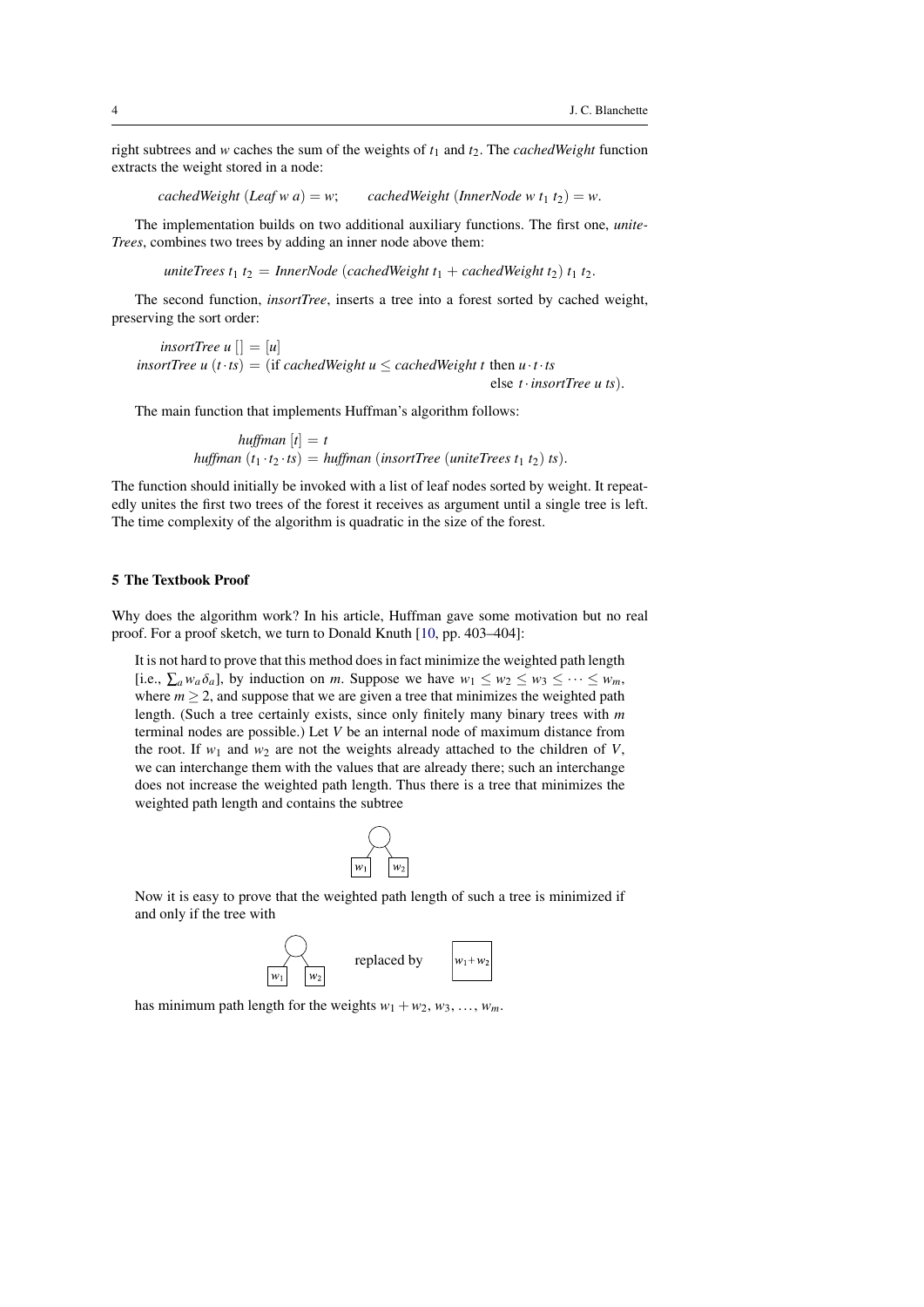There is, however, a small oddity in this proof: It is not clear why we must assert the existence of an optimum tree that contains the subtree



Indeed, the formalization works without it. Cormen et al. [\[6,](#page-15-3) pp. 385–391] provide a similar proof, articulated around the following propositions:

*Lemma 16.2* Let *C* be an alphabet in which each character  $c \in C$  has frequency  $f[c]$ . Let *x* and *y* be two characters in *C* having the lowest frequencies. Then there exists an optimal prefix code for *C* in which the codewords for *x* and *y* have the same length and differ only in the last bit.

*Lemma 16.3* Let *C* be a given alphabet with frequency  $f[c]$  defined for each character  $c \in C$ . Let *x* and *y* be two characters in *C* with minimum frequency. Let *C*<sup>*'*</sup> be the alphabet *C* with characters *x*, *y* removed and (new) character *z* added, so that  $C' = C - \{x, y\} \cup \{z\}$ ; define *f* for *C*' as for *C*, except that  $f[z] = f[x] + f[y]$ . Let *T*<sup> $\prime$ </sup> be any tree representing an optimal prefix code for the alphabet  $C'$ . Then the tree *T* be any tree representing an optimal prefix code for the alphabet  $C'$ . Then the tree  $T$ , obtained from  $T'$  by replacing the leaf node for  $z$  with an internal node having  $x$  and *y* as children, represents an optimal prefix code for the alphabet *C*.

*Theorem 16.4* Procedure HUFFMAN produces an optimal prefix code.

#### <span id="page-4-0"></span>6 Basic Auxiliary Functions

The formal proof is distributed over four sections. This section formally defines basic concepts such as alphabet, consistency, and optimality, which are needed to specify the correctness of Huffman's algorithm. The next section introduces more specialized functions that arise in the proof. Section [8](#page-7-0) presents the central lemmas and theorems, which echo the textbook proof. Finally, Section [9](#page-11-0) explains the use of custom induction rules.

The *alphabet* of a code tree is the set of symbols appearing in the tree's leaf nodes:

*alphabet* (*Leaf w a*) = {*a*}; *alphabet* (*InnerNode w t*<sub>1</sub> *t*<sub>2</sub>) = *alphabet t*<sub>1</sub> ∪ *alphabet t*<sub>2</sub>.

For sets and predicates, Isabelle supports both inductive definitions and recursive functions. We consistently favor recursion over induction, partly because recursion gives rise to simplification rules that greatly help automatic proof tactics, and partly because Isabelle's counterexample generator quickcheck [\[2\]](#page-14-1), which we used extensively during the top-down development of the proof, has better support for recursive definitions.

A tree is *consistent* if for each inner node the alphabets of the two subtrees are disjoint. Intuitively, this means that a symbol occurs in at most one leaf node. Consistency is a sufficient condition for <sup>δ</sup>*<sup>a</sup>* (the length of the *unique* code word for *<sup>a</sup>*) to be defined. Although this wellformedness property is not mentioned in algorithms textbooks [\[1,](#page-14-2)[6,](#page-15-3)[10\]](#page-15-2), it is essential and appears as an assumption in many of our lemmas. The definition follows:

> *consistent* (*Leaf w a*) = *True consistent* (*InnerNode w t*<sub>1</sub> *t*<sub>2</sub>) = (*consistent t*<sub>1</sub>  $\wedge$  *consistent t*<sub>2</sub>  $∧$  *alphabet*  $t_1 ∩$  *alphabet*  $t_2 = ∅$ ).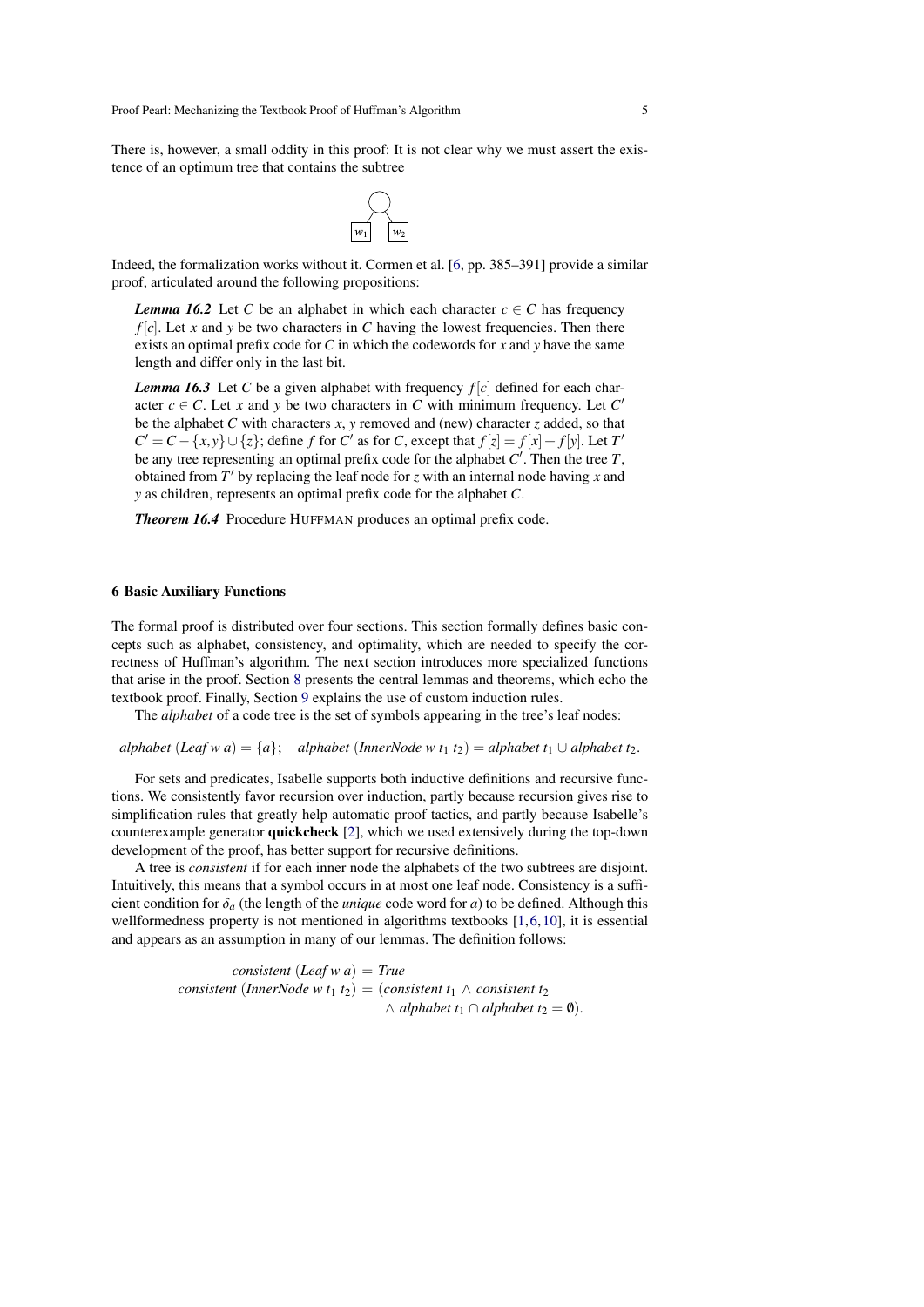The *depth* of a symbol (which we denoted by  $\delta_a$  in Section [3\)](#page-1-1) is the length of the path from the root to that symbol, or equivalently the length of the code word for the symbol:

depth (Leaf w b) 
$$
a = 0
$$
  
depth (InnerNode w t<sub>1</sub> t<sub>2</sub>)  $a = (\text{if } a \in alphabet t_1 \text{ then depth } t_1 a + 1 \text{ else if } a \in alphabet t_2 \text{ then depth } t_2 a + 1 \text{ else } 0).$ 

Symbols that do not occur in the tree or that occur at the root of a one-node tree have depth 0. If a symbol occurs in several leaf nodes, the depth is arbitrarily defined in terms of the leftmost node labeled with that symbol. The definition may seem very inefficient from a functional programming point of view, but this does not matter, because unlike Huffman's algorithm, the *depth* function is merely a reasoning tool and is never actually executed.

The *height* of a tree is the length of the longest path from the root to a leaf node, or equivalently the length of the longest code word:

> $height (Leaf w a) = 0$ *height* (*InnerNode w t*<sub>1</sub> *t*<sub>2</sub>) = *max* (*height t*<sub>1</sub>) (*height t*<sub>2</sub>) + 1.

The *frequency* of a symbol (which we denoted by  $w_a$  in Section [3\)](#page-1-1) is the sum of the weights attached to the leaf nodes labeled with that symbol:

$$
freq (Leaf \, w \, b) \, a = (if \, a = b \, then \, w \, else \, 0)
$$
\n
$$
freq (InnerNode \, w \, t_1 \, t_2) \, a = freq \, t_1 \, a + freq \, t_2 \, a.
$$

For consistent trees, the sum comprises at most one nonzero term. The frequency is then the weight of the leaf node labeled with the symbol, or 0 if there is no such node.

Two trees are *comparable* if they have the same alphabet and symbol frequencies. This is an important concept, because it allows us to state not only that the tree constructed by Huffman's algorithm is optimal but also that it has the expected alphabet and frequencies.

The *weight* function returns the weight of a tree:

*weight*  $(Leaf w a) = w$ *weight* (*InnerNode w t*<sub>1</sub> *t*<sub>2</sub>) = *weight t*<sub>1</sub> + *weight t*<sub>2</sub>*.* 

In the *InnerNode* case, we ignore the weight cached in the node and instead compute the tree's weight recursively. This makes reasoning simpler because we can then avoid specifying cache correctness as an assumption in our lemmas. Equivalently, we can define the weight as the sum of the symbol frequencies: *weight*  $t = \sum_{a \in alphabet} t$  *freq t a.* 

The *cost* (or *weighted path length*) of a consistent tree is the sum  $\sum_{a \in alphabet} t$  freq t a  $\times$ *depth t a* (which we denoted by  $\sum_a w_a \delta_a$  in Section [3\)](#page-1-1). It obeys the recursive law

cost 
$$
(Leaf \le a) = 0
$$
  
cost  $(InnerNode \le t_1 t_2) = weight t_1 + cost t_1 + weight t_2 + cost t_2.$ 

A tree is optimum if and only if its cost is not greater than that of any comparable tree:

*optimum t* =  $(\forall u$ . *consistent*  $u \rightarrow$  *alphabet*  $t = alphabet u \rightarrow$  *freq*  $t = \text{freq } u \rightarrow$ *cost*  $t \leq cost$  *u*).

Tree functions are readily generalized to forests; for example, the alphabet of a forest is defined as the union of the alphabets of its trees. The forest generalizations have an 'F' attached to their name (for example,  $\alpha$ *lphabet<sub>F</sub>*). The definitions are given in Appendix [A.](#page-15-10)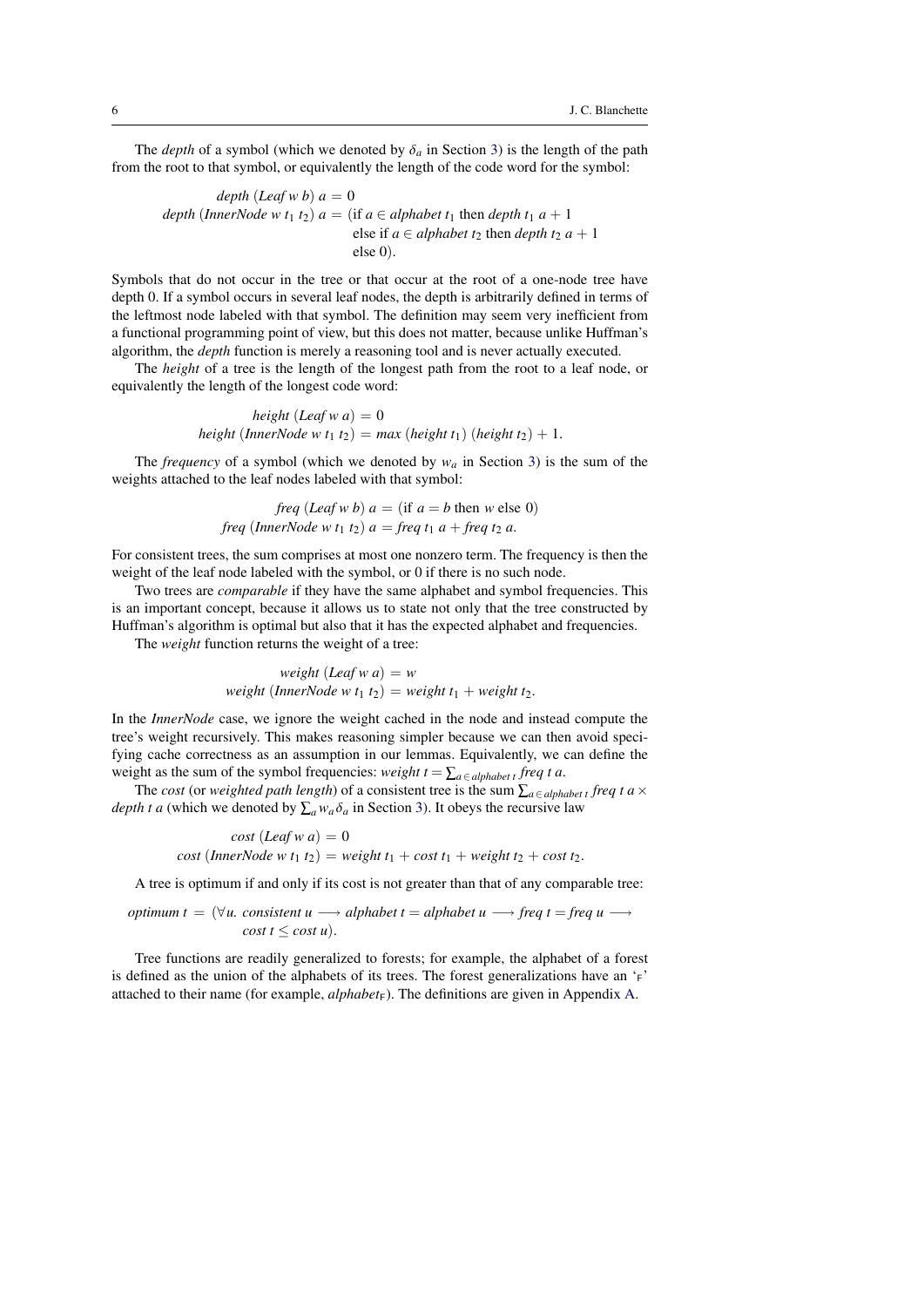#### <span id="page-6-0"></span>7 Other Functions Needed for the Formal Proof

The textbook proof interchanges nodes in trees, replaces a two-leaf tree with weights  $w_1$  and  $w_2$  by a single leaf of weight  $w_1 + w_2$  and vice versa, and refers to the two symbols with the lowest frequencies. In the formalization, these concepts are represented by four functions: *swapFourSyms*, *mergeSibling*, *splitLeaf*, and *minima*.

The four-way symbol interchange function *swapFourSyms* takes four symbols *a*, *b*, *c*, *d* with  $a \neq b$  and  $c \neq d$ , and exchanges them so that *a* and *b* occupy *c* and *d*'s positions. A naive definition of this function would be *swapSyms* (*swapSyms t a c*) *b d*, where *swapSyms* (defined in Appendix [A\)](#page-15-10) exchanges two symbols. This naive definition fails in the face of aliasing: If  $a = d$ , but  $b \neq c$ , then *swapFourSyms a b c d* would leave *a* in *b*'s position.<sup>[1](#page-6-1)</sup> A better definition is

> *swapFourSyms t a b c d = (if*  $a = d$  *then <i>swapSyms t b c* else if  $b = c$  then *swapSyms t a d* else *swapSyms* (*swapSyms t a c*) *b d*).

The following lemma about *swapSyms* captures the intuition that more frequent symbols should be encoded using fewer bits than less frequent ones to minimize the cost:

<span id="page-6-2"></span>**Lemma 7.1** (Symbol Interchange Cost) *If consistent t, a*  $\in$  *alphabet t, b*  $\in$  *alphabet t, freq t a*  $\leq$  *freq t b, and depth t a*  $\leq$  *depth t b, then cost* (*swapSyms t a b*)  $\leq$  *cost t.* 

Given a symbol *a*, the *mergeSibling* function transforms the tree



The frequency of *a* in the resulting tree is the sum of the original frequencies of *a* and *b*. The function is defined by the equations

*mergeSibling* (*Leaf*  $w_b$  *b*)  $a =$  *Leaf*  $w_b$  *b mergeSibling* (*InnerNode w* (*Leaf w<sup>b</sup> b*)  $(Leqf w_b b)$ <br>  $(Leqf w_c c))$  *a* =  $(\text{if } a = b \lor a = c \text{ then } \text{Leaf}(w_b + w_c)$  *a*<br>
else *InnerNode w* (*Leaf w<sub>b</sub> b*) (*Leaf w<sub>c</sub> v* else *InnerNode w* (*Leaf w<sup>b</sup> b*) (*Leaf w<sup>c</sup> c*)) *mergeSibling* (*InnerNode w t*<sub>1</sub> *t*<sub>2</sub>)  $a =$  *InnerNode w* (*mergeSibling t*<sub>1</sub> *a*)  $(mergeSibling t<sub>2</sub> a).$ 

As in ML, the defining equations are applied sequentially [\[11\]](#page-15-11); that is, the third equation is applicable only if the second does not match.

The *sibling* function returns the label of the node that is the (left or right) sibling of the node labeled with the given symbol *a* in tree *t*. If *a* is not in *t*'s alphabet or it occurs in a node with no sibling leaf, we simply return *a*. This gives us the nice property that if *t* is consistent, then *sibling t a*  $\neq$  *a* if and only if *a* has a sibling. The definition, given in Appendix [A,](#page-15-10) distinguishes the same cases as *mergeSibling*.

Using the *sibling* function, we can state that merging two sibling leaves with weights  $w_a$ and  $w_b$  decreases the cost by  $w_a + w_b$ :

<span id="page-6-3"></span><span id="page-6-1"></span><sup>&</sup>lt;sup>1</sup> Cormen et al. [\[6,](#page-15-3) p. 390] did not account for this scenario in their proof. Thomas Cormen indicated in a personal communication that this will be corrected in the next edition of the book.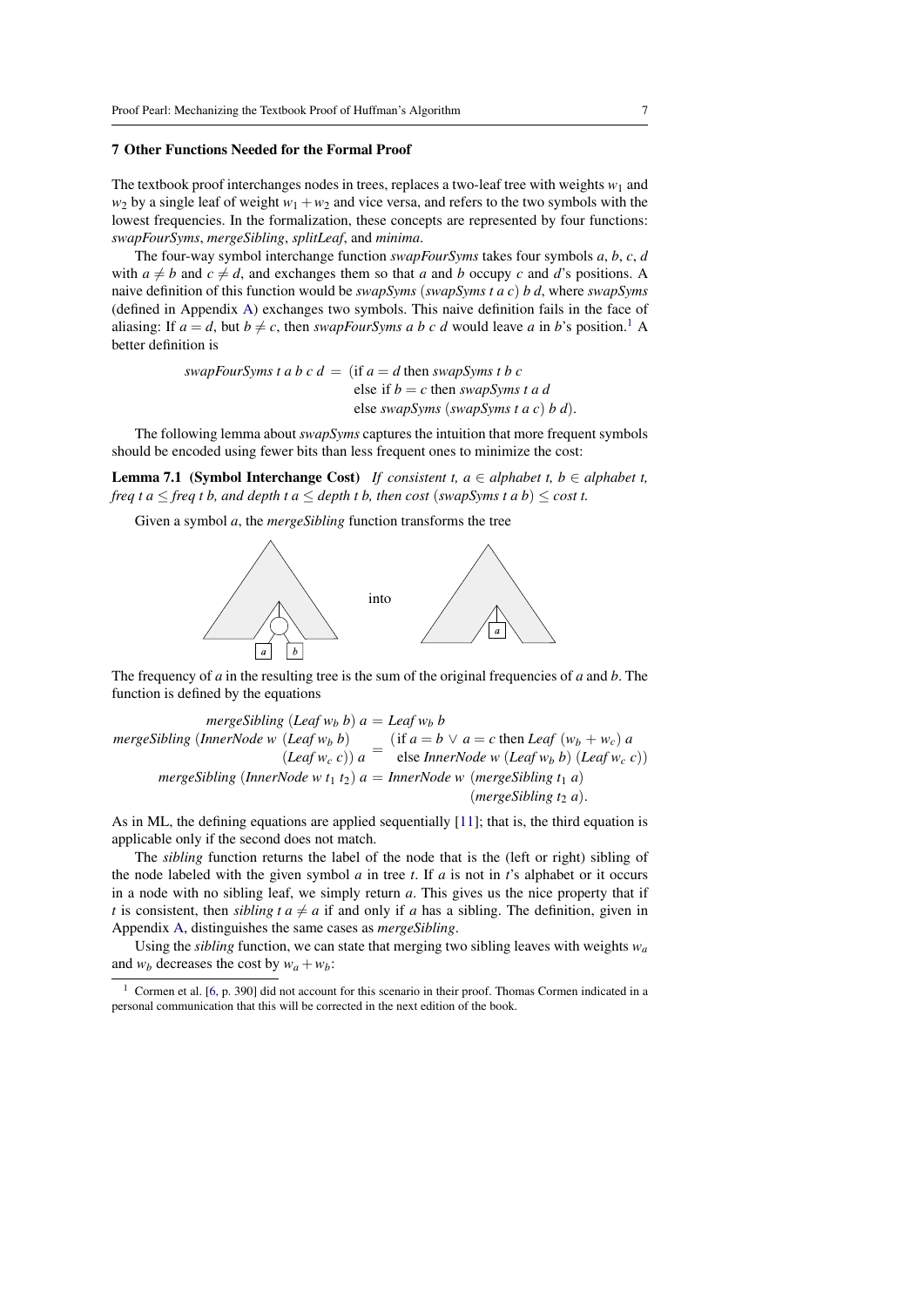**Lemma 7.2 (Sibling Merge Cost)** If consistent t and sibling t  $a \neq a$ , then cost (merge-*Sibling t a*) + *freq t a* + *freq t* (*sibling t a*) = *cost t.* 

The *splitLeaf* function undoes the merging performed by *mergeSibling*: Given two symbols *a*, *b* and two frequencies  $w_a$ ,  $w_b$ , it transforms



In the resulting tree, *a* has frequency  $w_a$  and *b* has frequency  $w_b$ . We normally invoke *split*-*Leaf* with  $w_a$  and  $w_b$  such that *freq t a* =  $w_a + w_b$ . The definition follows:

> *splitLeaf* (*Leaf*  $w_c$  *c*)  $w_a$  *a*  $w_b$   $b =$  (if  $c = a$  then *InnerNode*  $w_c$  (*Leaf*  $w_a$  *a*)  $(Lea f w_h b)$

else *Leaf w<sup>c</sup> c*) *splitLeaf* (*InnerNode w t*<sub>1</sub> *t*<sub>2</sub>) *w<sub>a</sub> a w<sub>b</sub> b* = *InnerNode w* (*splitLeaf t*<sub>1</sub> *w<sub>a</sub> a w<sub>b</sub> b*) (*splitLeaf*  $t_2$   $w_a$   $a$   $w_b$   $b$ ).

Splitting a leaf with weight  $w_a + w_b$  into two sibling leaves with weights  $w_a$  and  $w_b$ increases the cost by  $w_a + w_b$ :

<span id="page-7-1"></span>**Lemma 7.3** (Leaf Split Cost) *If consistent t, a*  $\in$  *alphabet t, and freq t a* =  $w_a + w_b$ *, then cost* (*splitLeaf t*  $w_a$  *a*  $w_b$  *b*) = *cost*  $t + w_a + w_b$ .

Finally, the *minima* predicate expresses that two symbols *a*, *b* have the lowest frequencies in the tree *t* and that *freq t a*  $\leq$  *freq t b*:

minima 
$$
t
$$
 a  $b = a \in alphabet$   $t \wedge b \in alphabet$   $t \wedge a \neq b \wedge freq$   $t$   $a \leq freq$   $t$   $b \wedge (\forall c \in alphabet$   $t$ .  $c \neq a \longrightarrow c \neq b \longrightarrow$   

$$
\wedge (\forall c \in alphabet
$$
  $t$ .  $c \neq a \longrightarrow c \neq b \longrightarrow$   

$$
freq
$$
  $t$   $a \leq freq$   $t$   $c \wedge freq$   $t$   $b \leq freq$   $t$   $c$ ).

#### <span id="page-7-0"></span>8 The Key Lemmas and Theorems

It is easy to prove that the tree returned by Huffman's algorithm preserves the alphabet, consistency, and symbol frequencies of the original forest.

**Theorem 8.1** (Huffman Alphabet) *If ts*  $\neq$  []*, then alphabet* (*huffman ts*) = *alphabet*<sub>F</sub> *ts.* 

**Theorem 8.2** (Huffman Consistency) If consistent<sub>F</sub> is and is  $\neq$  [], then consistent (huff*man ts*)*.*

**Theorem 8.3** (Huffman Frequencies) *If ts*  $\neq$  []*, then freq* (*huffman ts*) = *freq<sub>F</sub> ts.*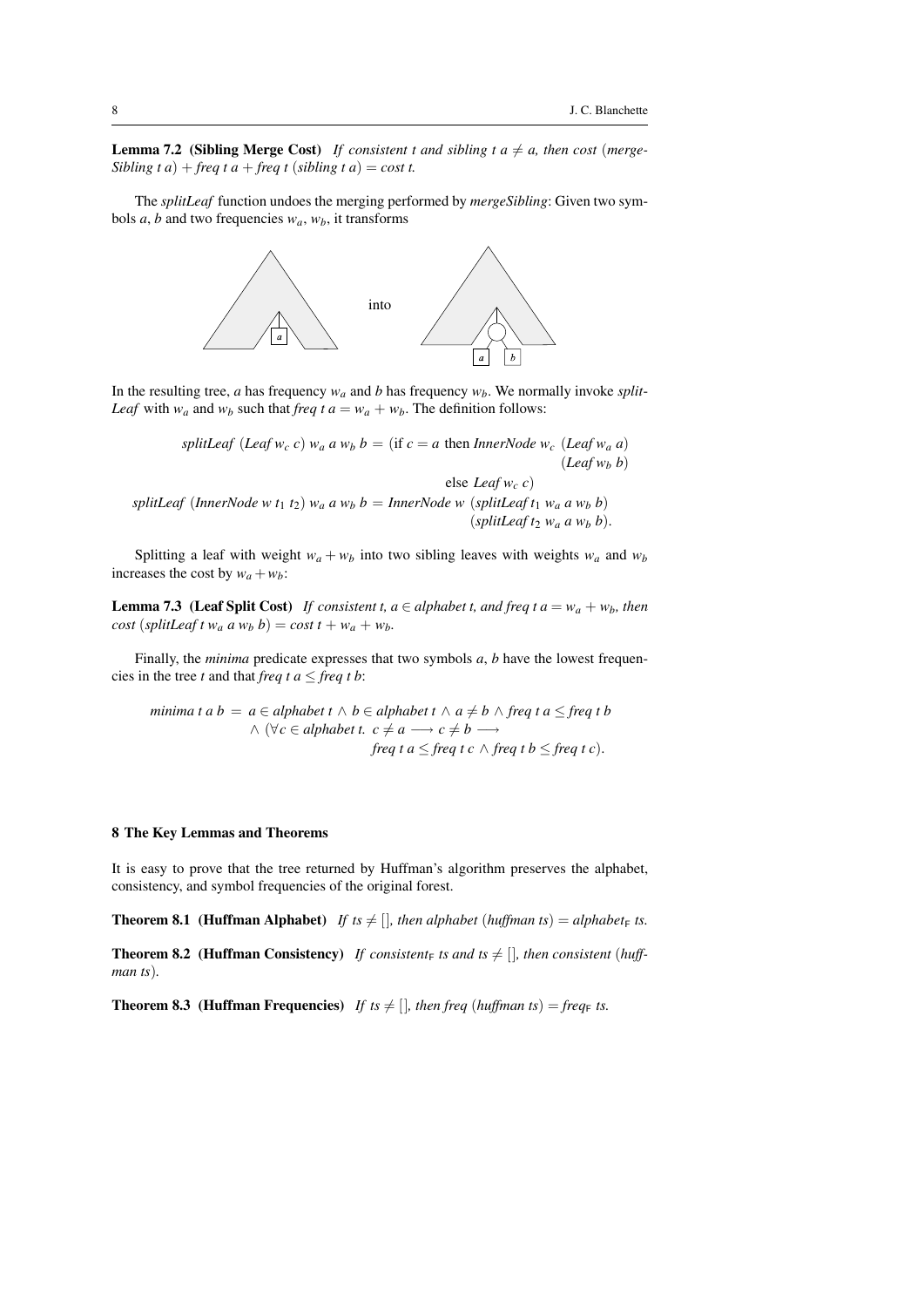The main challenge is to prove the optimality of the tree constructed by Huffman's algorithm. We need three lemmas before we can present the optimality theorem. The first two lemmas correspond to lemmas 16.2 and 16.3 in Cormen et al.

First, if *a* and *b* are minima, and *c* and *d* are at the very bottom of the tree, then exchanging *a* and *b* with *c* and *d* does not increase the tree's cost. Graphically, we have



This cost property is part of Knuth's proof:

Let *V* be an internal node of maximum distance from the root. If  $w_1$  and  $w_2$  are not the weights already attached to the children of *V*, we can interchange them with the values that are already there; such an interchange does not increase the weighted path length.

Lemma 16.2 in Cormen et al. expresses a similar property.

<span id="page-8-0"></span>Lemma 8.4 (Four-Way Symbol Interchange Cost) *If consistent t, minima t a b, c* ∈ *alphabet t, d*  $\in$  *alphabet t, depth t c* = *height t, depth t d* = *height t, and c*  $\neq$  *d, then cost* (*swapFourSyms t a b c d*)  $\le$  *cost t.* 

*Proof* The proof is by case distinctions on  $a = c$ ,  $a = d$ ,  $b = c$ , and  $b = d$ . The cases are easy to prove by expanding *swapFourSyms* and applying Lemma [7.1.](#page-6-2) □

The tree *splitLeaf t*  $w_a$  *a*  $w_b$  *b* is optimum if *t* is optimum, under a few assumptions, notably that *a* and *b* are minima of the new tree and that *freq t a* =  $w_a + w_b$ . Graphically:



This corresponds to the following fragment of Knuth's proof:

Now it is easy to prove that the weighted path length of such a tree is minimized if and only if the tree with



has minimum path length for the weights  $w_1 + w_2, w_3, \ldots, w_m$ .

<span id="page-8-1"></span>We only need the "if" direction of Knuth's equivalence. Lemma 16.3 in Cormen et al. expresses essentially the same property.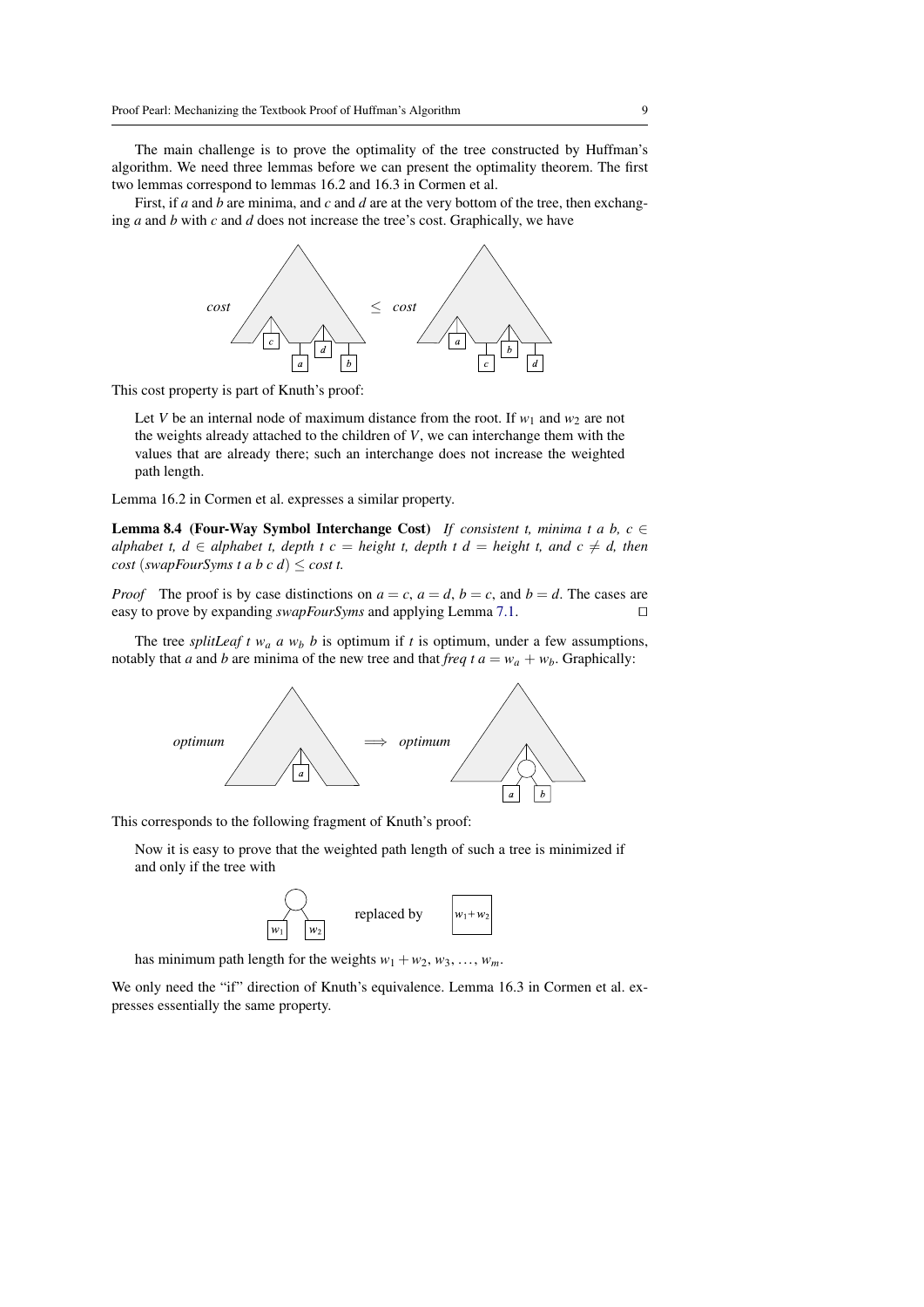Lemma 8.5 (Leaf Split Optimality) *If consistent t, optimum t, a∈alphabet t, b∉alphabet t, freq t a* =  $w_a + w_b$ ,  $\forall c \in alphabet$  *t.*  $w_a \leq freq$  *t c*  $\land w_b \leq freq$  *t c, and*  $w_a \leq w_b$ *, then optimum* (*splitLeaf t w<sup>a</sup> a w<sup>b</sup> b*)*.*

*Proof* We assume that *t*'s cost is less than or equal to that of any other comparable tree *v* and show that *splitLeaf t*  $w_a$  *a*  $w_b$  *b* has a cost less than or equal to that of any other comparable tree  $u$ . For the nontrivial case where *height*  $t > 0$ , it is easy to prove that there must be two symbols *c* and *d* occurring in sibling nodes at the very bottom of *u*. From *u* we construct the tree *swapFourSyms u a b c d* in which the minima *a* and *b* are siblings:



The question mark is there to remind us that we know nothing specific about *u*'s structure. Merging *a* and *b* gives a tree comparable with *t*, which we can use to instantiate  $v$ <sup>[2](#page-9-0)</sup>

| $cost$ (splitLeaf t a $w_a$ b $w_b$ )                        |               |
|--------------------------------------------------------------|---------------|
| $\cos t t + w_a + w_b$                                       | by Lemma 7.3  |
| ν                                                            | by assumption |
| cost (mergeSibling (swapFourSyms u a b c d) a) + $w_a + w_b$ | by Lemma 7.2  |
| $cost$ (swapFourSyms u a b c d)                              | by Lemma 8.4  |
| cost u.                                                      |               |

A key property of Huffman's algorithm is that once it has combined two lowest-weight trees using *uniteTrees*, it does not visit these trees ever again. This suggests that splitting a leaf node before applying the algorithm should give the same result as applying the algorithm first and splitting the leaf node afterward. The diagram below illustrates the situation:



<span id="page-9-0"></span><sup>2</sup> In contrast, the proof in Cormen et al. is by contradiction: Essentially, they assume that there exists a tree *u* with a lower cost than *splitLeaf t a*  $w_a$  *b*  $w_b$  and show that there exists a tree *v* with a lower cost than *t*, contradicting the hypothesis that *t* is optimum. In place of Lemma [8.4,](#page-8-0) they invoke their lemma 16.2, which is questionable since *u* is not necessarily optimum. Thomas Cormen commented that this step will be clarified in the next edition of the book.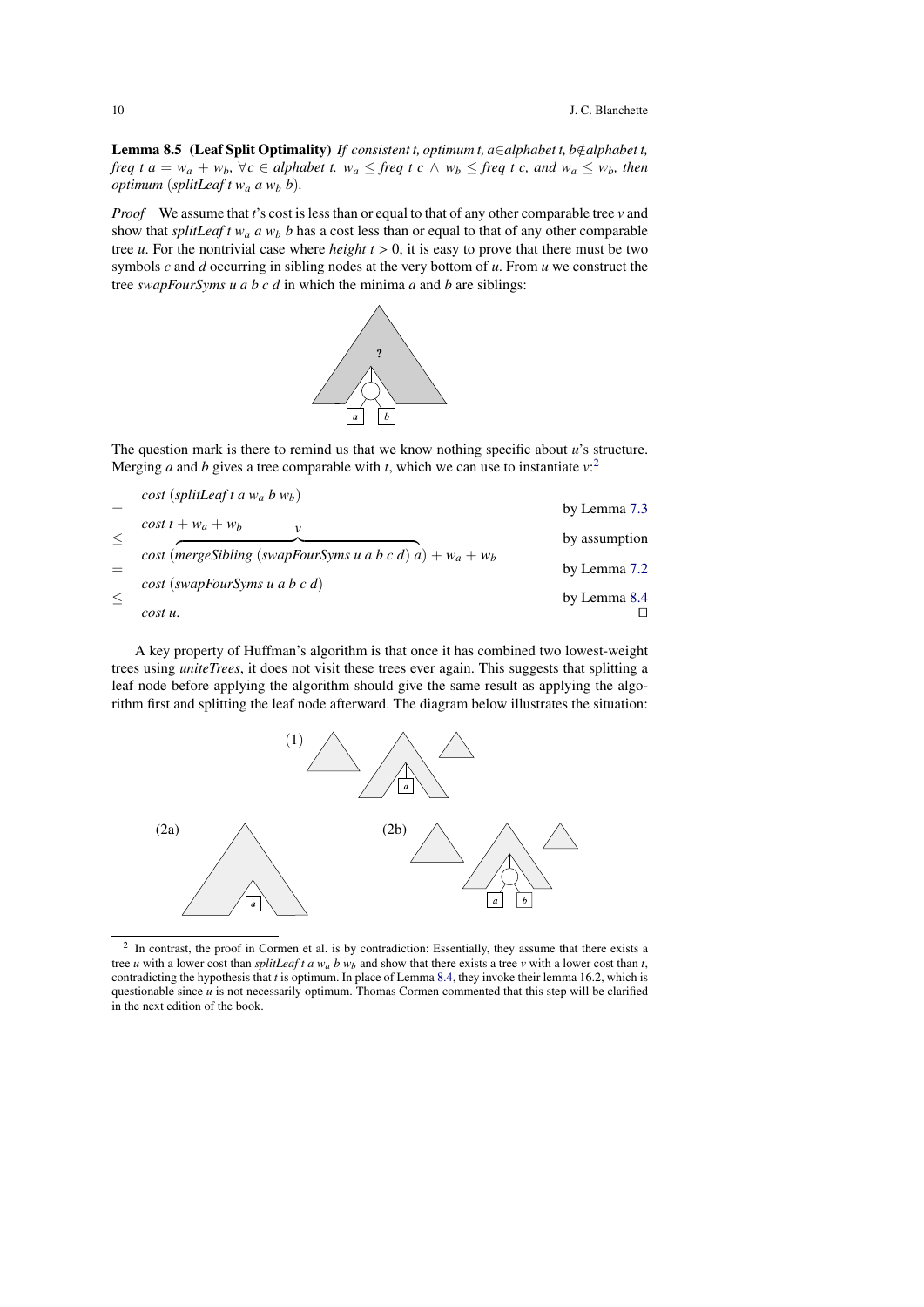

From the original forest (1), we can either run the algorithm (2a) and then split *a* (3a) or split *a* (2b) and then run the algorithm (3b). Lemma [8.6](#page-10-0) asserts that the trees (3a) and (3b) are identical.

<span id="page-10-0"></span>**Lemma 8.6** (Leaf Split Commutativity) *If consistent*<sub>F</sub> *ts, ts*  $\neq$  []*, and a*  $\in$  *alphabet*<sub>F</sub> *ts, then splitLeaf* (*huffman ts*)  $w_a$  *a*  $w_b$  *b* = *huffman* (*splitLeaf*<sub>F</sub> *ts*  $w_a$  *a*  $w_b$  *b*).

*Proof* The proof is by straightforward induction on the length of the forest *ts*.

An important consequence of this commutativity lemma is that applying Huffman's algorithm on a forest of the form



gives the same result as applying the algorithm on the "flat" forest

| $W_c$<br>$w_a + w_b$<br>$W_d$ |
|-------------------------------|
|-------------------------------|

followed by splitting the leaf node *a* into two nodes *a* and *b* with frequencies  $w_a$ ,  $w_b$ . The lemma effectively provides a way to flatten the forest at each step of the algorithm. Its invocation is implicit in the textbook proof.

This leads us to our main result.

<span id="page-10-1"></span>**Theorem 8.7** (Huffman Optimality) *If consistent*<sub>F</sub> *ts, height*<sub>F</sub> *ts* = 0*, sortedByWeight ts, and ts*  $\neq$  []*, then optimum (huffman ts).* 

*Proof* The proof is by induction on the length of *ts*. The assumptions ensure that *ts* is of the form

| a<br>a |  | h<br>c |  | r<br>u<br>c |  | a<br>и |  |  |  |
|--------|--|--------|--|-------------|--|--------|--|--|--|
|--------|--|--------|--|-------------|--|--------|--|--|--|

with  $w_a \leq w_b \leq w_c \leq w_d \leq \cdots \leq w_z$ . (The definition of *sortedByWeight* is given in Appendix [A.](#page-15-10)) If *ts* consists of a single node, the node has cost 0 and is therefore optimum. If *ts* has length 2 or more, the first step of the algorithm leaves us with the term

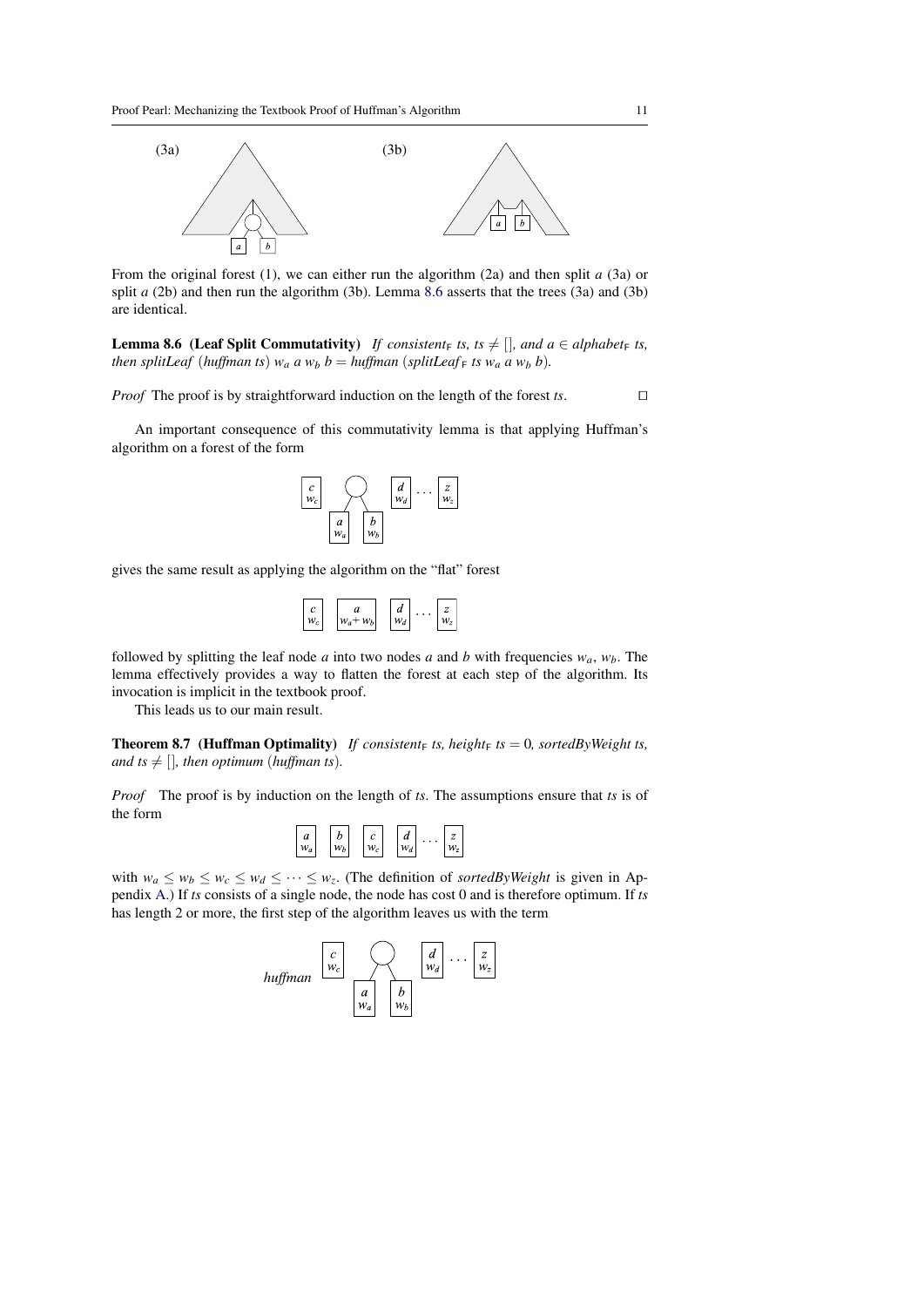In the diagram, we put the newly created tree at position 2 in the forest; in general, it could be anywhere. By Lemma [8.6,](#page-10-0) the above tree equals

|  |  |  |  |  |  | splitLeaf $\left(\text{huffman } \begin{bmatrix} c \\ w_c \end{bmatrix} \begin{bmatrix} a \\ w_a + w_b \end{bmatrix} \begin{bmatrix} d \\ w_d \end{bmatrix} \cdots \begin{bmatrix} z \\ w_z \end{bmatrix} \right) w_a$ a $w_b$ b. |
|--|--|--|--|--|--|-----------------------------------------------------------------------------------------------------------------------------------------------------------------------------------------------------------------------------------|
|--|--|--|--|--|--|-----------------------------------------------------------------------------------------------------------------------------------------------------------------------------------------------------------------------------------|

To prove that this tree is optimum, it suffices by Lemma [8.5](#page-8-1) to show that

| huffman<br>IJ |  | $W_a$ + | ., |  |
|---------------|--|---------|----|--|
|---------------|--|---------|----|--|

is optimum, which follows from the induction hypothesis.  $\square$ 

So what have we achieved? Assuming that our definitions really mean what we intend them to mean, we established that our functional implementation of Huffman's algorithm, when invoked properly, constructs a binary tree that represents an optimal prefix code for the specified alphabet and frequencies. Using Isabelle's code generator [\[8\]](#page-15-12), we can convert the Isabelle code into Standard ML, OCaml, or Haskell and use it in a real application.

As a side note, Theorem [8.7](#page-10-1) assumes that the forest *ts* passed to *huffman* consists exclusively of leaf nodes. It is tempting to relax this restriction, by requiring instead that the forest *ts* has the lowest cost among forests of the same size. However, the modified proposition does not hold. A counterexample is the optimum forest



for which the algorithm constructs the tree



## <span id="page-11-0"></span>9 Custom Induction Rules

Higher-order logic makes it possible to define custom induction rules, which save us from writing repetitive proof scripts and help Isabelle's automatic proof tactics. We use them to distinguish cases that the standard structural induction rules treat as one case, to collapse cases that the standard rules needlessly distinguish, and to introduce additional assumptions that help the simplifier.

Several of our proofs are by structural induction on consistent trees *t* and involve one symbol *a*. These proofs typically distinguish the following cases.

BASE CASE:  $t =$ *Leaf w b.* INDUCTION STEP:  $t = InnerNode \ w \ t_1 \ t_2$ . SUBCASE 1: *a* belongs to  $t_1$  but not to  $t_2$ .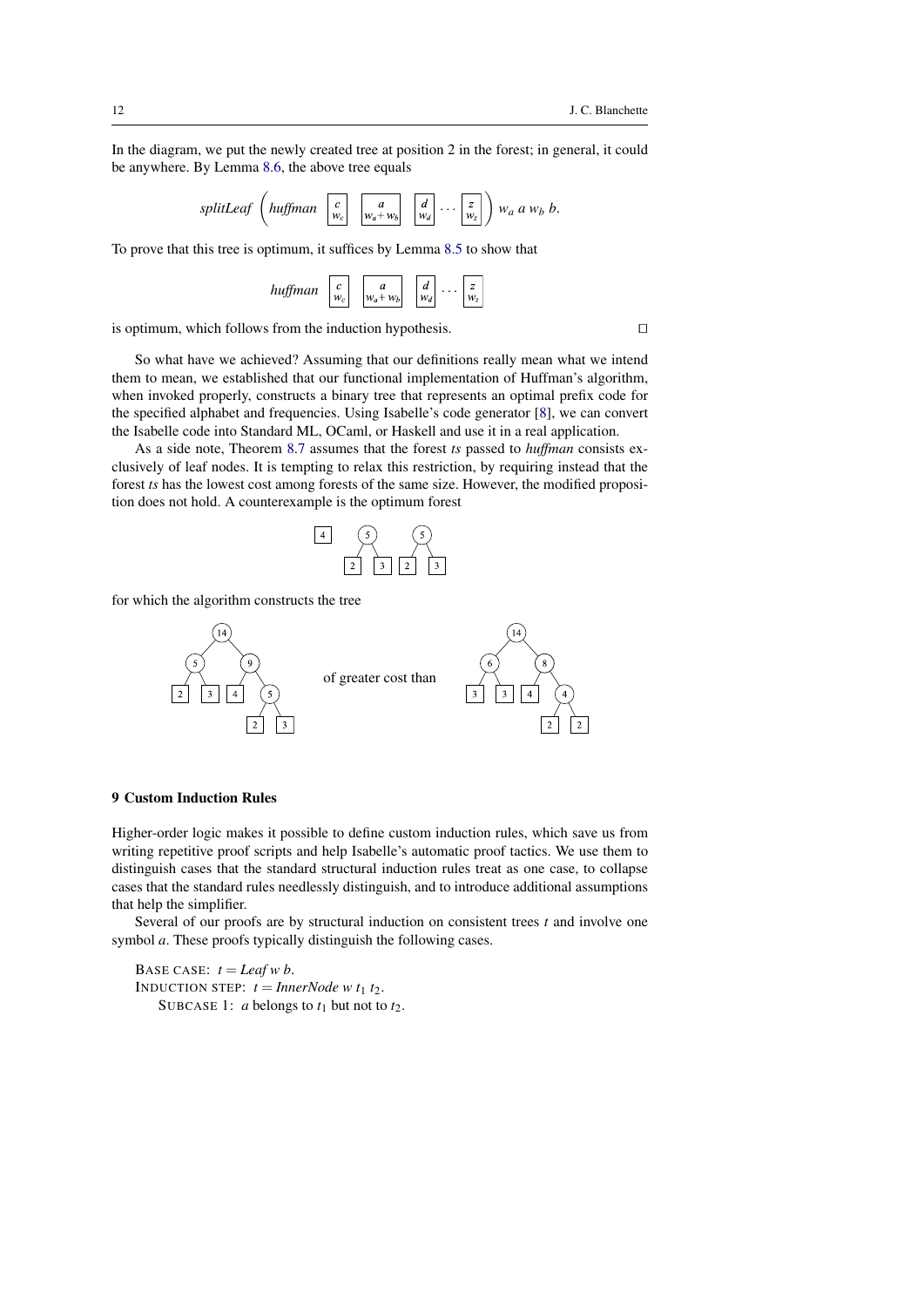SUBCASE 2: *a* belongs to  $t_2$  but not to  $t_1$ . SUBCASE 3: *a* belongs to neither  $t_1$  nor  $t_2$ .

Instead of performing the above case distinction manually each time, we encode it in an induction rule:

# <span id="page-12-0"></span>Lemma 9.1 (Structural Induction Rule for Consistent Trees)

[[*consistent t*;

 $\bigwedge w_b$  *b a*. *P* (*Leaf*  $w_b$  *b*) *a*;  $\bigwedge w$  *t*<sub>1</sub> *t*<sub>2</sub> *a.* [[*consistent t*<sub>1</sub>; *consistent t*<sub>2</sub>; *alphabet t*<sub>1</sub> ∩ *alphabet t*<sub>2</sub> = 0;  $a \in alphabet t_1$ ;  $a \notin alphabet t_2$ ;  $P t_1 a$ ;  $P t_2 a \equiv$ *P* (*InnerNode w t*<sup>1</sup> *t*2) *a*;  $\bigwedge w$  *t*<sub>1</sub> *t*<sub>2</sub> *a.* [[*consistent t*<sub>1</sub>; *consistent t*<sub>2</sub>; *alphabet t*<sub>1</sub> ∩ *alphabet t*<sub>2</sub> = 0;  $a \notin alphabet t_1$ ;  $a \in alphabet t_2$ ;  $P t_1 a$ ;  $P t_2 a$ ]  $\Longrightarrow$ *P* (*InnerNode w t*<sup>1</sup> *t*2) *a*;  $\bigwedge w$  *t*<sub>1</sub> *t*<sub>2</sub> *a.* [[*consistent t*<sub>1</sub>; *consistent t*<sub>2</sub>; *alphabet t*<sub>1</sub> ∩ *alphabet t*<sub>2</sub> = 0;  $a \notin alphabet t_1$ ;  $a \notin alphabet t_2$ ;  $P t_1 a$ ;  $P t_2 a \equiv$ *P* (*InnerNode w*  $t_1$   $t_2$ )  $a$ ]  $\implies$ 

*P t a.*

Lemma [9.1](#page-12-0) involves two of Isabelle's metalogical operators: universal quantification, written  $\bigwedge x_1 \dots x_n$ .  $\psi$  ("for all  $x_1, \dots, x_n$  we have  $\psi$ "), and implication, written  $[\![\varphi_1; \dots; \varphi_n]\!]$ <br> $\longrightarrow \psi$  ("if  $\varphi_1$  and  $\varphi_2$  then  $\psi$ "). The lemma can be proved by performing a standard  $\Rightarrow \psi$  ("if  $\varphi_1$  and ... and  $\varphi_n$ , then  $\psi$ "). The lemma can be proved by performing a standard structural induction on *t* and proceeding by cases—a straightforward but long-winded process. A nicer approach relies on the recently introduced *induct scheme* tactic, which reduces the putative induction rule to simpler proof obligations. Internally, it reuses the machinery that constructs the default induction rules. The resulting proof obligations concern (a) case completeness, (b) invariant preservation (in our case, tree consistency), and (c) wellfoundedness. For Lemma [9.1,](#page-12-0) the obligations (a) and (b) can be discharged using Isabelle's simplifier and classical reasoner, whereas (c) requires a single invocation of *lexicographic order*, a tactic that was originally designed to prove termination of recursive functions [\[5,](#page-15-13)[11\]](#page-15-11).

The other custom rule is for *mergeSibling* and *sibling*, which are defined using sequential pattern matching. The default rules are almost identical and distinguish four cases:

BASE CASE:  $t =$ *Leaf w b*. **INDUCTION STEP 1:**  $t = \text{InnerNode } w \text{ (Leaf } w_b \text{ } b) \text{ (Leaf } w_c \text{ } c).$ INDUCTION STEP 2:  $t = InnerNode \ w \ (InnerNode \ w_1 \ t_{11} \ t_{12}) \ t_2$ . INDUCTION STEP 3:  $t = InnerNode \ w \ t_1$  (*InnerNode*  $w_2 \ t_{21} \ t_{22}$ ).

This leaves much to be desired. First, the last two cases overlap and can normally be handled the same way, so they should be combined. Second, the nested *InnerNode* constructors in the last two cases reduce readability. Third, under the assumption that  $t$  is consistent, we would like to perform the same case distinction on *a* as we did in Lemma [9.1](#page-12-0) for consistent trees, with the same benefits for automation. These observations lead us to develop a custom induction rule that works for both *mergeSibling* and *sibling* and that distinguishes the following cases:

BASE CASE:  $t =$ *Leaf w b.* INDUCTION STEP 1:  $t = InnerNode \ w \ (Leaf \ w_b \ b) \ (Leaf \ w_c \ c) \ with \ b \neq c$ . INDUCTION STEP 2:  $t = InnerNode \ w \ t_1 \ t_2$  and either  $t_1$  or  $t_2$  has nonzero height.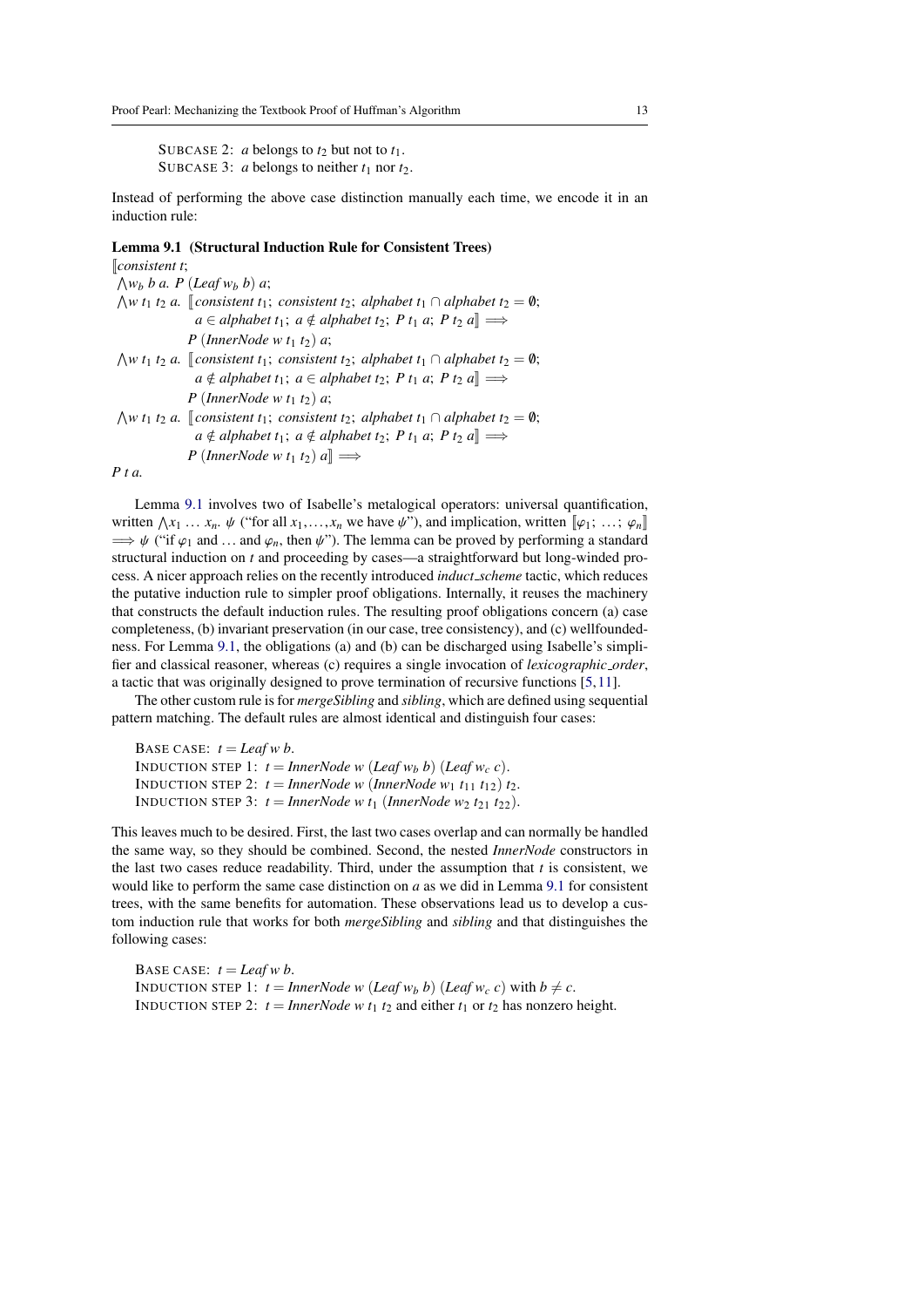SUBCASE 1: *a* belongs to  $t_1$  but not to  $t_2$ . SUBCASE 2: *a* belongs to  $t_2$  but not to  $t_1$ . SUBCASE 3: *a* belongs to neither  $t_1$  nor  $t_2$ .

The formal statement of the rule, which we omit, is similar to Lemma [9.1,](#page-12-0) except that we now have two induction steps instead of one. Using the custom induction rule, Lemma [7.2](#page-6-3) and several others could be proved entirely by Isabelle's *auto* tactic.

#### <span id="page-13-0"></span>10 Related Work

Laurent Théry's Coq formalization of Huffman's algorithm  $[14, 15]$  $[14, 15]$  $[14, 15]$  $[14, 15]$  is an obvious yardstick for our work. It has a somewhat wider scope, proving among others the isomorphism between prefix codes and full binary trees. With 291 theorems, it is also much larger.

Théry identified the following difficulties in formalizing the textbook proof:

- 1. The leaf interchange process that brings the two minimal symbols together is tedious to formalize.
- 2. The sibling merging process requires introducing a new symbol for the merged node, which complicates the formalization.
- 3. The algorithm constructs the tree in a bottom-up fashion. While top-down procedures can usually be proved by structural induction, bottom-up procedures often require more sophisticated induction principles and larger invariants.
- 4. The informal proof relies on the notion of depth of a node. Defining this notion formally is problematic, because the depth can only be seen as a function if the tree is composed of distinct nodes.

To circumvent these difficulties, Thery introduced the ingenious concept of cover. A ´ forest *ts* is a *cover* of a tree *t* if *t* can be built from *ts* by adding inner nodes on top of the trees in *ts*. The term "cover" is easier to understand if the binary trees are drawn with the root at the bottom of the page, like natural trees. Huffman's algorithm is a refinement of the cover concept. The main proof consists in showing that the cost of *huffman ts* is less than or equal to that of any other tree for which *ts* is a cover. It relies on a few auxiliary definitions, notably an "ordered cover" concept that facilitates structural induction and a four-argument depth predicate. Permutations also play a central role.

Incidentally, our experience suggests that the potential problems identified by Thery can ´ be overcome more directly without too much work, leading to a simpler proof:

- 1. Formalizing the leaf interchange did not prove overly tedious. Among our 95 propositions, 24 concern *swapSyms* and *swapFourSyms*.
- 2. The generation of a new symbol for the resulting node when merging two sibling nodes in *mergeSibling* was trivially solved by reusing one of the two merged symbols.
- 3. The bottom-up nature of the tree construction process was addressed by using the length of the forest as the induction measure and by merging the two minimal symbols, as in Knuth's proof.
- 4. By restricting our attention to consistent trees, we were able to define the *depth* function simply and meaningfully.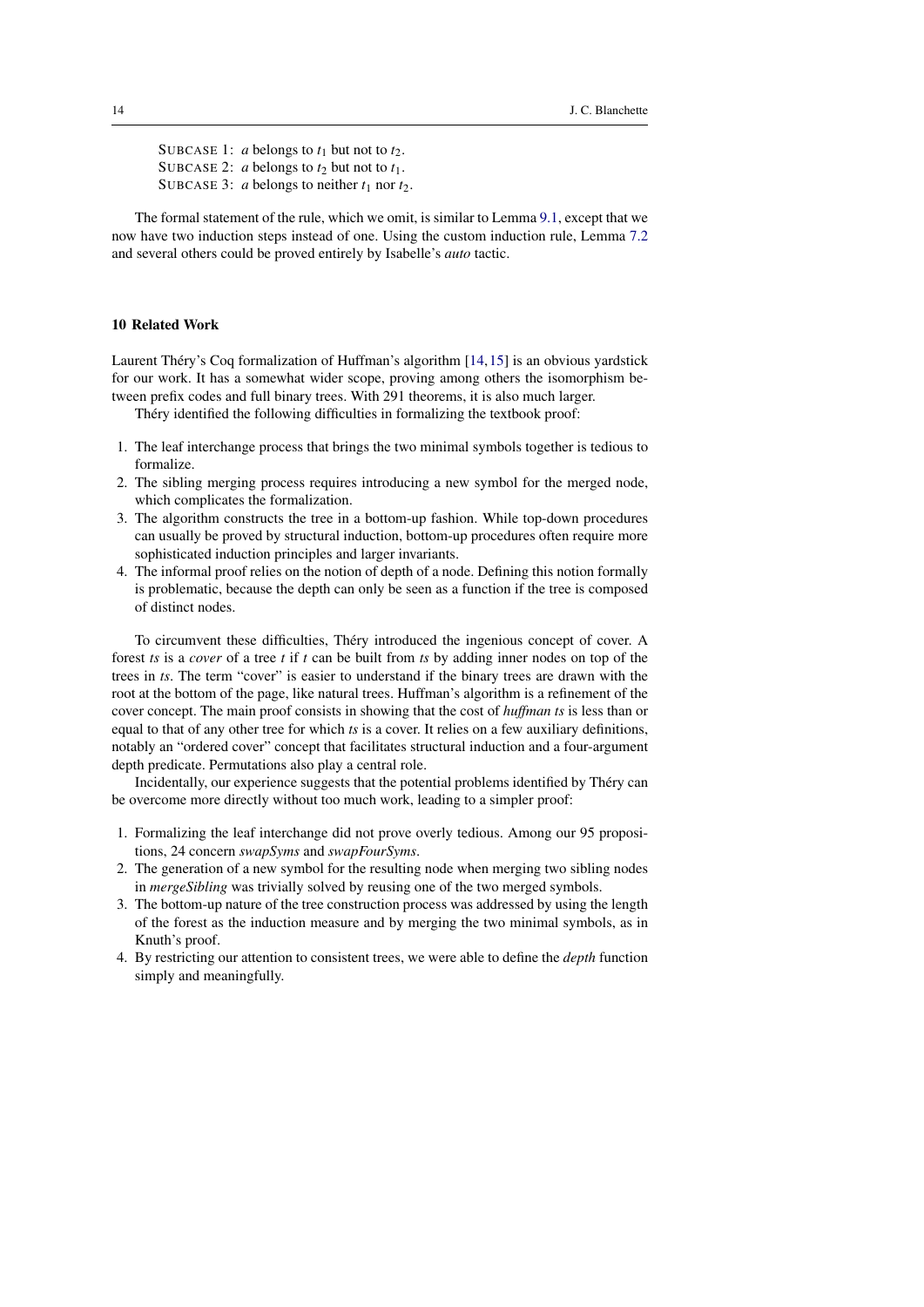## <span id="page-14-0"></span>11 Conclusion

The main contribution of this paper has been to demonstrate that the textbook proof of Huffman's algorithm can be elegantly formalized using a state-of-the-art theorem prover such as Isabelle/HOL. In the process, we uncovered a few minor snags in the proof given in Cormen et al. [\[6\]](#page-15-3).

We also found that custom induction rules, in combination with suitable simplification rules, greatly help the automatic proof tactics, sometimes reducing 30-line proof scripts to one-liners. We applied this approach for handling both the ubiquitous "datatype + wellformedness predicate" combination (α *tree* <sup>+</sup> *consistent*) and functions defined by sequential pattern matching (*mergeSibling* and *sibling*). Our experience suggests that custom induction rules, which are uncommon in formalizations, are highly valuable and versatile. Moreover, Isabelle's *induct scheme* and *lexicographic order* tactics make these easy to prove.

Formalizing the proof of Huffman's algorithm also led to a deeper understanding of this classic algorithm. Many of the lemmas, notably Lemma [8.6,](#page-10-0) have not been found in the literature and express fundamental properties of the algorithm. The proof uncovered additional insights. In particular, each step of the algorithm appears to preserve the invariant that the nodes in a forest are ordered by weight from left to right, bottom to top, as in the example below:



It is not hard to prove formally that a tree exhibiting this property is optimum. On the other hand, proving that the algorithm preserves this invariant seems difficult—more difficult than formalizing the textbook proof—and remains a suggestion for future work.

A few other directions for future work suggest themselves. First, we could formalize some of our hypotheses, notably our restriction to full and consistent binary trees. The current formalization says nothing about the algorithm's application for data compression, so a natural next step would be to extend the proof's scope to cover *encode*/*decode* functions and show that full binary trees are isomorphic to prefix codes.

Acknowledgment I am grateful to several people for their help in producing this paper. Tobias Nipkow suggested that I cut my teeth on Huffman coding and discussed several (sometimes flawed) drafts of the proof. He also provided many insights into Isabelle, which led to considerable simplifications. Alexander Krauss answered all my Isabelle questions and helped me with the trickier proofs. Thomas Cormen and Donald Knuth were both gracious enough to discuss their proofs with me, and Donald Knuth also suggested a terminology change. Finally, Mark Summerfield and the anonymous reviewers proposed many textual improvements.

#### References

- <span id="page-14-2"></span>1. Aho, A. V., Hopcroft, J. E., Ullman, J. D.: Data Structures and Algorithms. Addison-Wesley, Reading, Mass. (1983)
- <span id="page-14-1"></span>2. Berghofer, S., Nipkow, T.: Random testing in Isabelle/HOL. In: Cuellar, J., Liu, Z. (eds.) Software Engineering and Formal Methods (SEFM 2004), pp. 230–239. IEEE Computer Society, Los Alamitos, Calif. (2004)